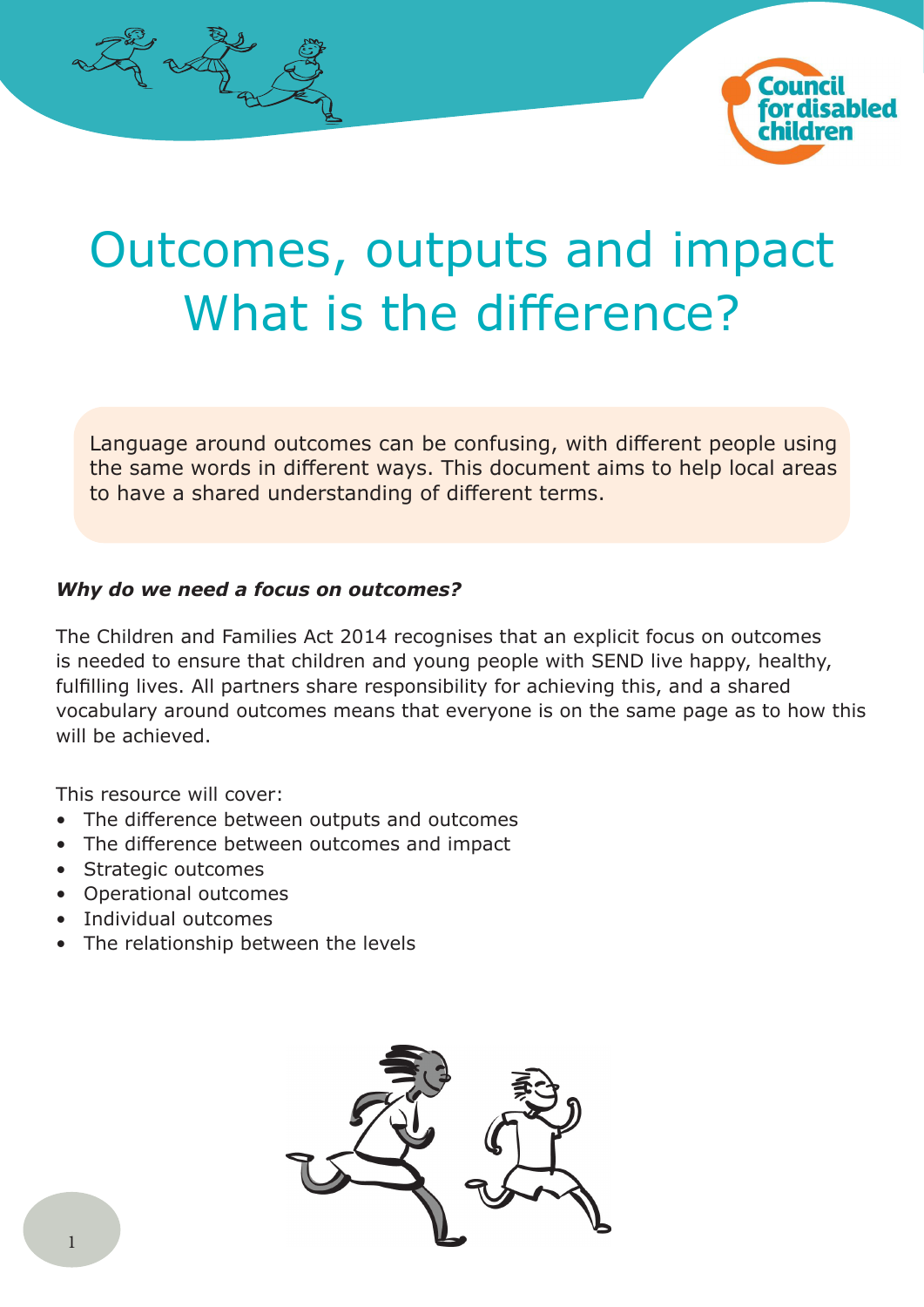## **What is the difference between outputs and outcomes?**

**Outputs** are about what we (the adults supporting children, young people and families) did or delivered, our actions, activities or interventions.

For example:

- Number of workshops delivered
- Number of assessments completed
- Percentage of EHC plans completed within 20 weeks
- Number of therapy interventions delivered
- Number of immunisations given
- Percentage of clinic appointments attended

**Outcomes** are about what difference these outputs make to children, young people and their families to improve their quality of life.

For example:

- Children and young people in our area are happier
- Jessica has improved quality of sleep
- Frances goes to her youth club independently
- Nandlal goes on weekend trips away with his family
- CYP accessing a particular therapy have reduced anxiety

*All outcomes answer the question 'so what?'* **What difference have our actions and interventions (outputs) made in the lives of children, young people and families?**

## **What is the difference between outcomes and impact?**

Outcomes are all about the difference made in the lives of children, young people and families. They always answer the question 'so what?'

**Impact** is broader, it can include the difference outputs make to:

- Policies and strategies
- Service delivery and processes
- Pathways
- Ways of working, communication and relationships
- Workforce development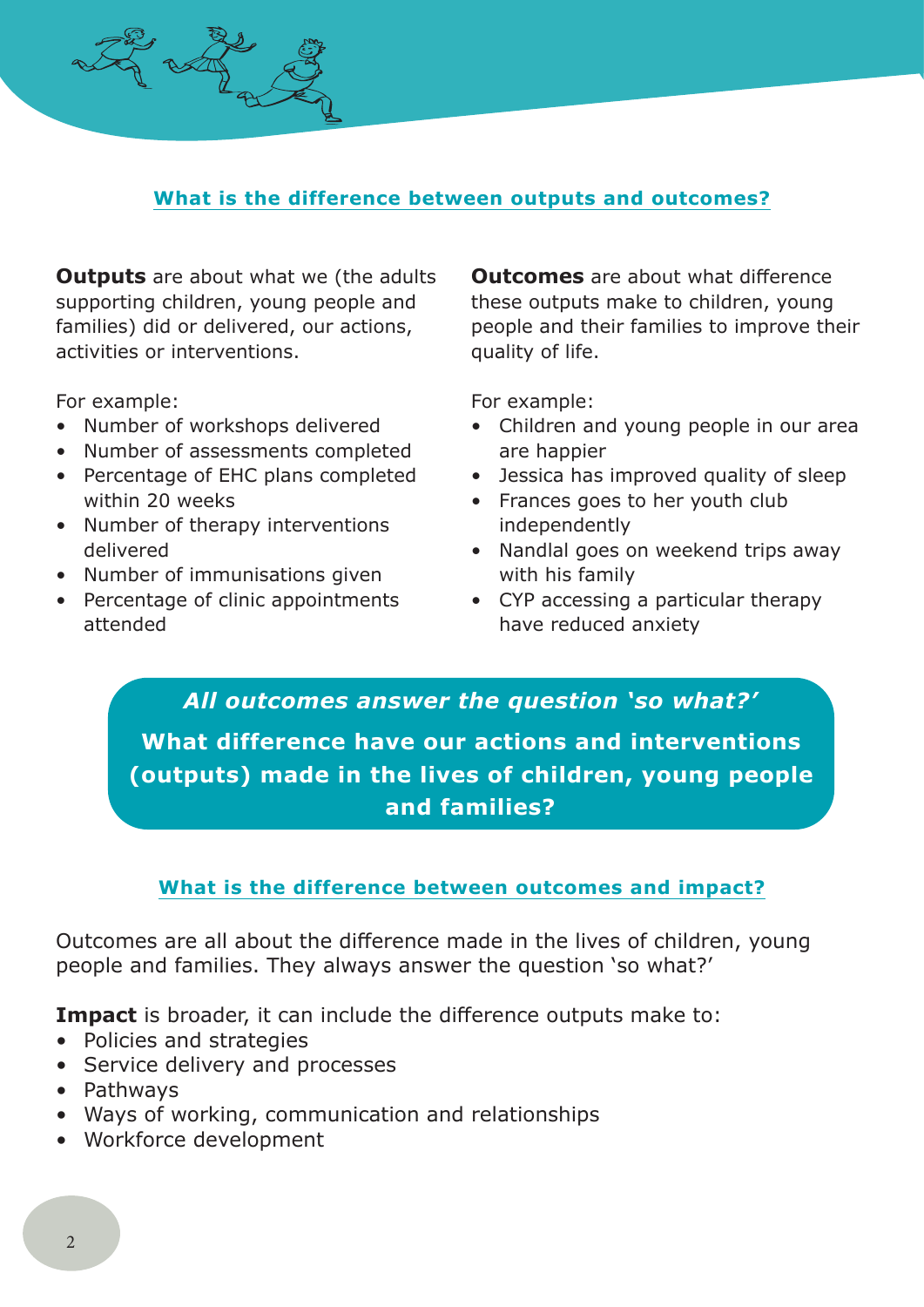

Impact can be thought of as what difference this output (activity or action) has made to professionals or the system, where outcomes are what difference this output (activity or action) has made to children, young people and families.

There is often a chain here: an output or series of outputs make an impact on processes and services, which in turn improve outcomes for children, young people and families.

## **Strategic outcomes**

Strategic outcomes are what we want to see for all children and young people in a local area. This can be for all children and young people (universal) or all children and young people with SEND, but they must be developed in co-production with children, young people, families and professionals. For example:

As they are co-produced, these look different in different areas. However, they are always big, broad and about living a happier, more fulfilling life. Common themes include:

Taking part in fun activities

Having good relationships

Becoming more independent

Getting ready for work

Being as healthy as possible

These are the 'so what?' of all of our work, and should be a shared language for all partners supporting SEND. They should also be what partners are held accountable to, and should therefore be central to monitoring and evaluation, incorporating the views of children, young people and families.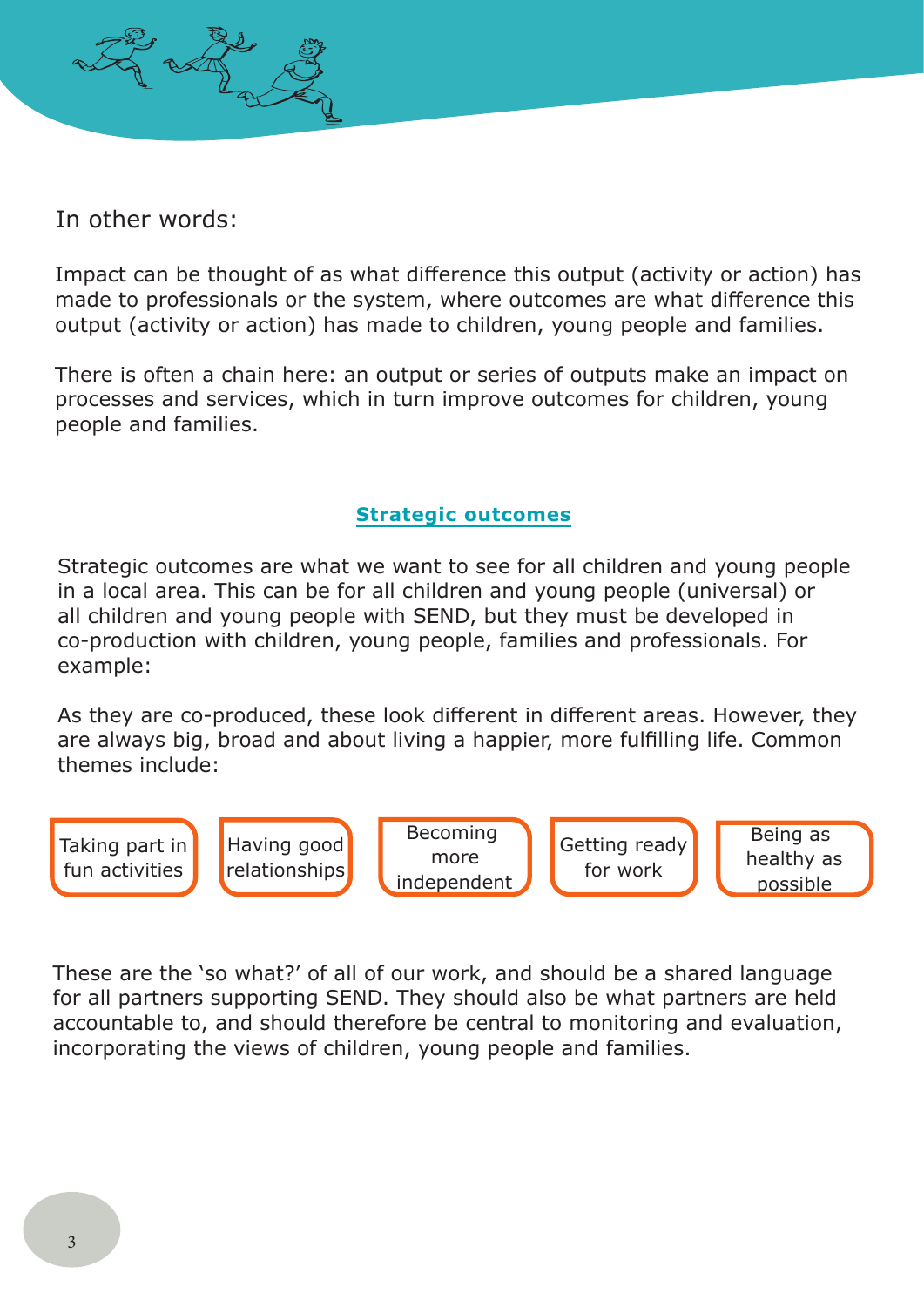## **An outcomes-based commissioning cycle**



Examples of strategic outcomes include:

- Leeds
- Stockport
- Hertfordshire

For more information on developing and implementing a strategic outcomes framework, see:

- OBC resource
- Joint commissioning bulletin
- Data bulletin

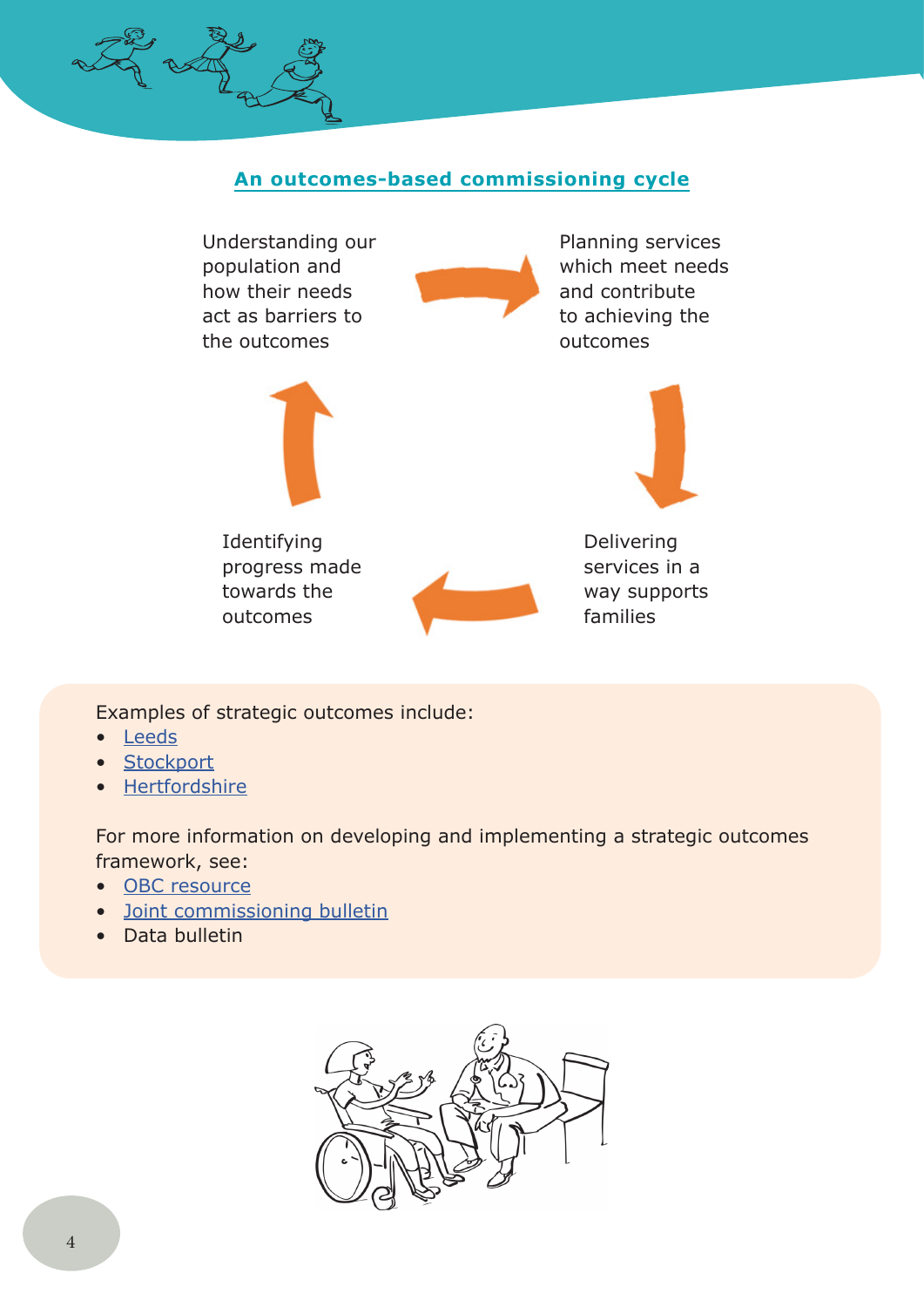## **Operational outcomes**

## **Operational outcomes are what we want to see for all children and young people accessing a particular service.**

- Good operational outcomes are about applying the big, broad strategic outcomes in a particular service.
- They shouldn't look any different to the local area's strategic outcomes, but they should be used proactively. For example, in:
	- Service specifications
	- Key Performance Indicators (KPIs)
	- Staff job descriptions and appraisals
	- **Feedback and monitoring**

For an example of operational outcomes see:

- Camden case study
- RCSLT

We are keen to hear from local areas who are beginning to use their strategic outcomes at the operational level. Please get in touch if you or your colleagues are involved in this.

## **Individual outcomes**

Individual outcomes are what a child or young person realistically wants to achieve in their own life, or what their family want them to achieve based on the child's preferences.

Outcomes sought

- Individual outcomes start life as aspirations. These are a child, young person and/or parent carer's hopes and dreams for the individual's future. They can be anything and everything, and do not have to be realistic.
- Aspirations should be unpicked to identify 'outcomes sought'. These are the realistic stepping stones identified by the child, young person and/or parent carer as progress towards the aspirations, which should be unpicked in a person-centred conversation.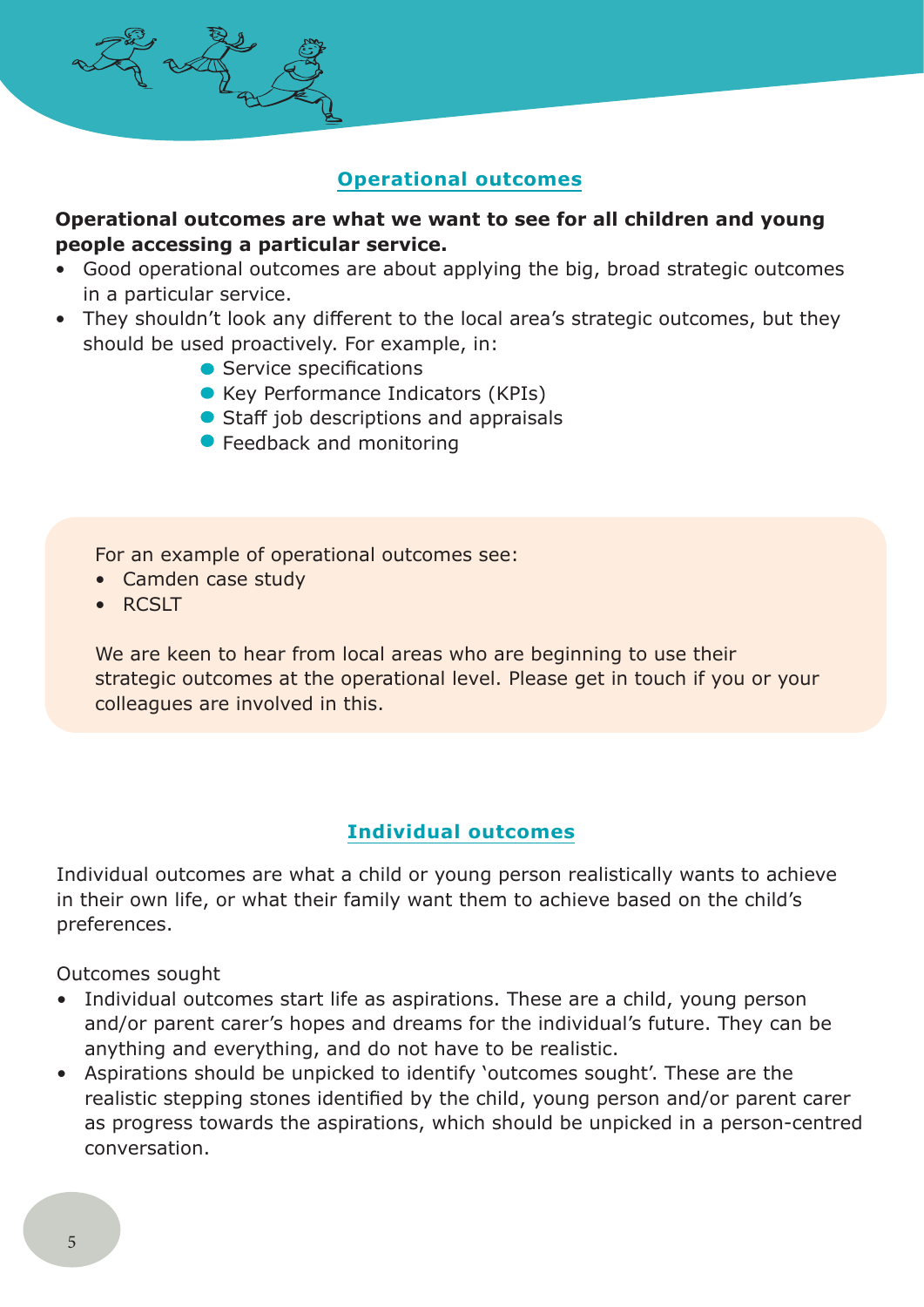

## For example,

| Aspiration                                                                                     | <b>Outcomes Sought</b>                                                                                                                                                                                                                                            |
|------------------------------------------------------------------------------------------------|-------------------------------------------------------------------------------------------------------------------------------------------------------------------------------------------------------------------------------------------------------------------|
| I want to be a butterfly                                                                       | Butterflies get to go wherever they want<br>whenever they want. I can't do that, I<br>always have an adult with me.<br>My friends get to go to new places and<br>try new things, and their parents just sit<br>on the bench and watch. I want to be like<br>them. |
| I want to be in Little Mix. I love their<br>clothes and make up. I want to dance<br>like them. | Going to the disco is like being in Little<br>Mix. I want to do my make-up myself<br>and dance with my friends. I could get a<br>boyfriend!                                                                                                                       |
| We want Bea to enjoy her childhood<br>and have the same opportunities as her<br>brother        | Bea wants to be able to go to restaurants<br>and cafés with us, especially for her<br>birthday. We want her to have positive,<br>meaningful friendships, and she would<br>really like to have sleepovers with friends<br>like her brother does.                   |

Like strategic outcomes, individual outcomes are big, broad and holistic. They are usually about happiness, inclusion, friendship, independence etc. **They should always be led by the child, young person or parent carer/s.**

To learn more about holistic outcomes in Education, Health and Care plans, including the difference between targets, outcomes sought and SMART outcomes, please make use of CDC's free e-learning package.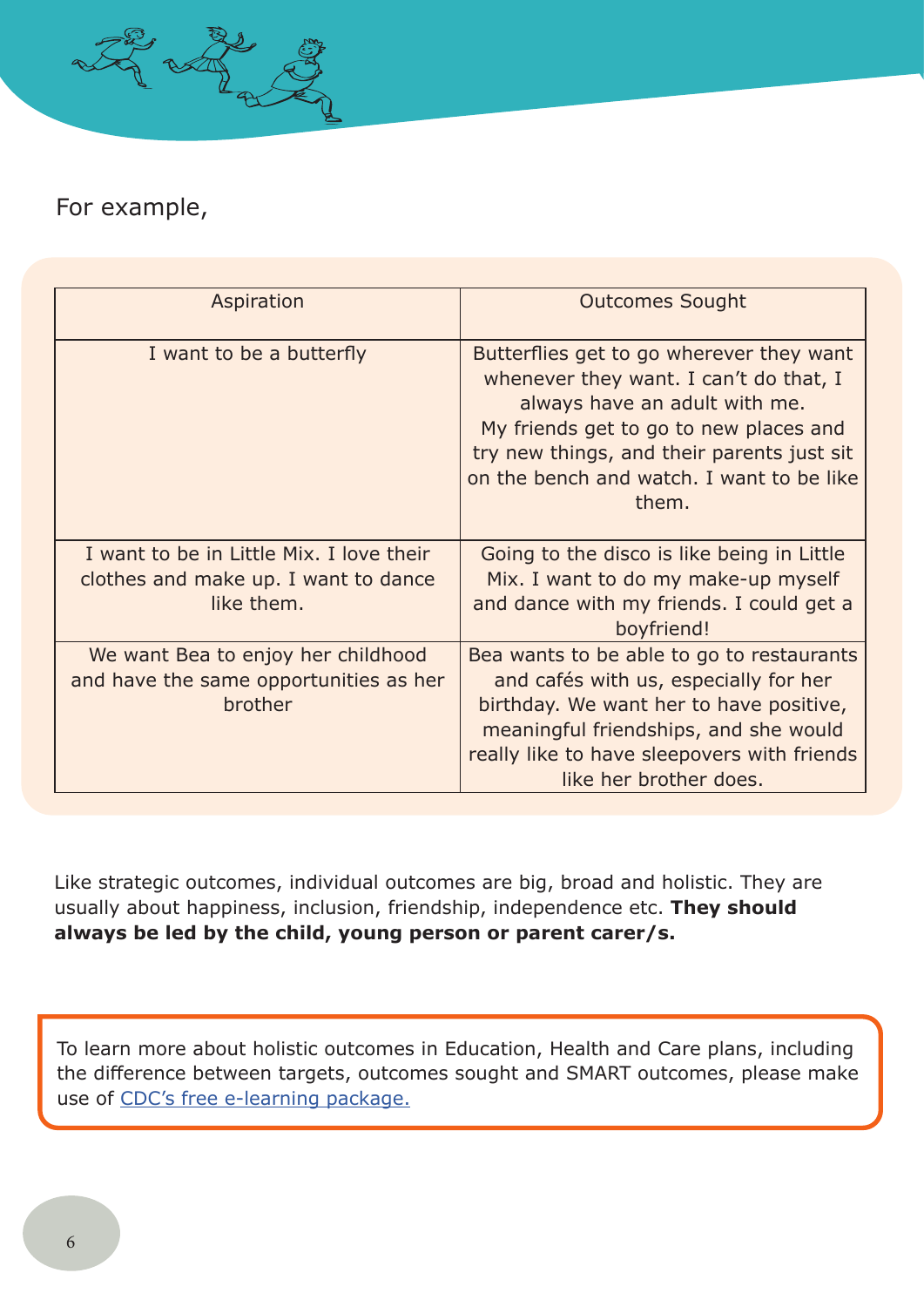

The o**utcomes sought** by children, young people and families are then often formalised into SMART outcomes by professionals. This is what should happen in an EHC plan, but it's not the only place they might exist. For example:

| <b>Outcomes Sought</b>                                                                                                                                                                                                                          | <b>SMART Outcomes</b>                                                                                                                                                                                                                                      |
|-------------------------------------------------------------------------------------------------------------------------------------------------------------------------------------------------------------------------------------------------|------------------------------------------------------------------------------------------------------------------------------------------------------------------------------------------------------------------------------------------------------------|
| Bea wants to be able to go to restaurants<br>and cafés with us, especially for her<br>birthday. We want her to have positive,<br>meaningful friendships, and she would<br>really like to have sleepovers with friends<br>like her brother does. | By the time she is 14, Bea will enjoy a<br>meal in a café or restaurant with her<br>family once every two months.<br>By the time she is 14, Bea will spend one<br>night per month away from home without<br>her parents with a friend or family<br>member. |

#### *Targets*

- **• Targets** are smaller goals which sit underneath the holistic outcomes, from the perspective of a particular service.
- There must be a direct relationship between outcomes and targets
- Achieving these targets indicates that the child or young person is getting closer to their outcomes.
- These are often also called outcomes, but we call them targets to avoid confusion.

| <b>SMART outcome</b>                                                                                              | <b>Targets</b>                                                                                      |
|-------------------------------------------------------------------------------------------------------------------|-----------------------------------------------------------------------------------------------------|
| By the time she is 14, Bea will enjoy a<br>meal in a café or restaurant with her<br>family once every two months. | In 6 months, Bea will use her PECS book<br>to choose her lunch at school and at<br>home, every day. |
|                                                                                                                   | In 12 months, the number of Bea's<br>epileptic seizures will have reduced by<br>50%                 |